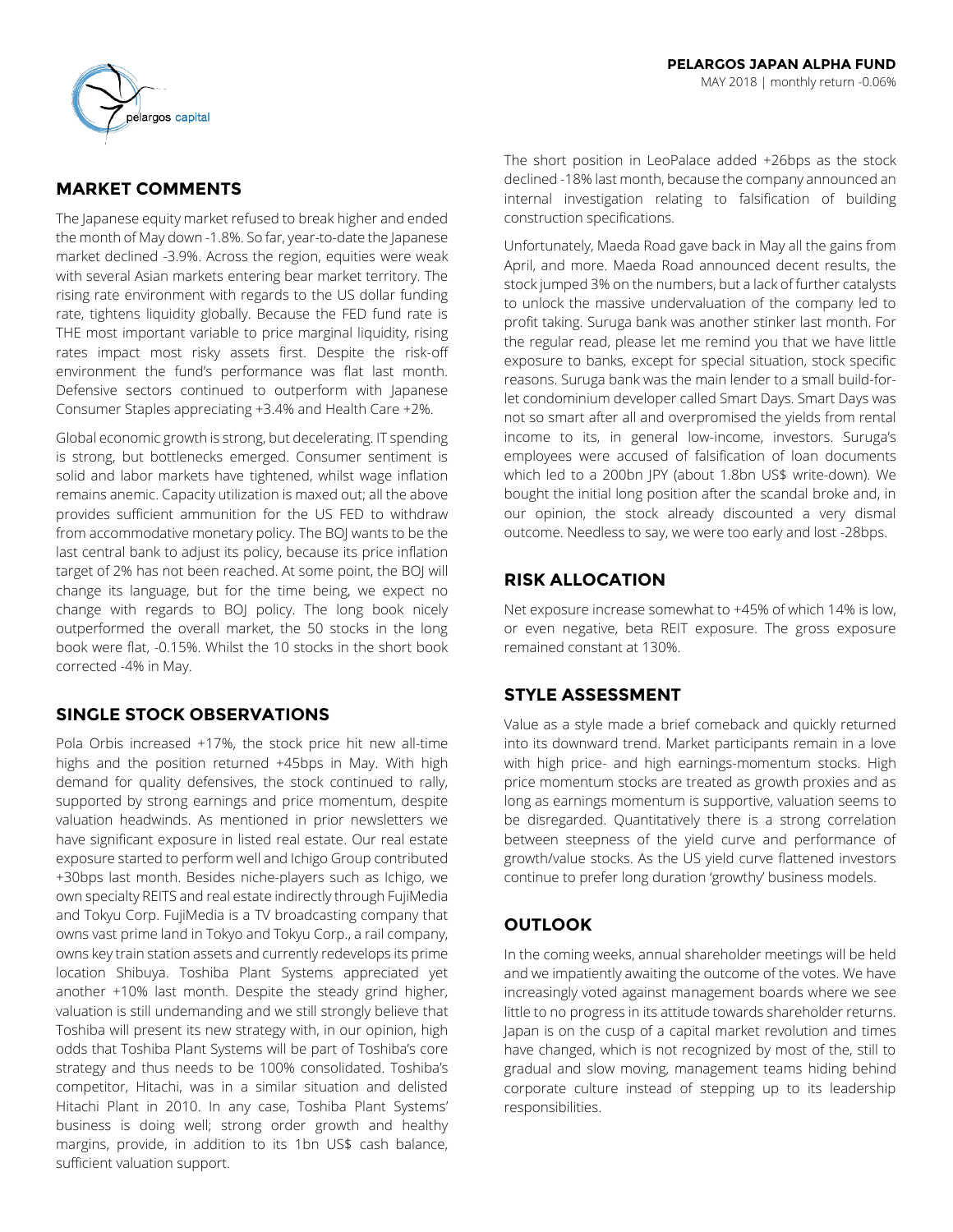

## **PELARGOS JAPAN ALPHA FUND**

MAY 2018 | monthly return -0.06%

## **FUND CHARTS AND FACTS**



#### TOP 5 GROSS POSITIONS

| Ichigo Group                   |  |
|--------------------------------|--|
| Toshiba Plant Sy               |  |
| Ichigo Hotel REIT Investment C |  |
| Taihei Dengyo                  |  |
| Sbi Holdings                   |  |

#### TOP 5 MOVERS

| Pola Orbis (long)        | 0.45% |
|--------------------------|-------|
| Ichigo Group (long)      | 0.30% |
| Toshiba Plant Sy (long)  | 0.29% |
| Leopalace21 Corp (short) | 0.26% |
| Toray Industries (short) | 0.17% |

#### TOP 5 SHAKERS

| Maeda Road Const (long) | $-0.29%$ |
|-------------------------|----------|
| Suruga Bank (long)      | $-0.28%$ |
| Heiwa Real Estat (long) | $-0.26%$ |
| Shimachu (long)         | $-0.17%$ |
| THK (short)             | $-0.16%$ |

#### **FUND FACTOR**

|                        | Long | Short  |
|------------------------|------|--------|
| Price to Earnings (PE) | 16.5 | 16.5   |
| EV/EBITDA              | 13.7 | 14.3   |
| Price to Book (PB)     | 1.8  | 4.8    |
| Dividend Yield         | 2.2  | 2.1    |
| EV/IC                  | 13   | 37     |
| 1 month momentum       | 0.4  | $-7.3$ |
| 12-1 month momentum    | 28.7 | 53.4   |
|                        |      |        |

#### **FUND PERFORMANCE\***

| Month to date performance     | $-0.06%$ |
|-------------------------------|----------|
| Year to date performance      | $-3.71%$ |
| Inception to date performance | 54.62%   |
| *based on share class B EUR   |          |

#### **FUND FACTS\***

| Fund size in min EUR | 98.79  |
|----------------------|--------|
| Fund size in min USD | 103 73 |
| Firm size in min EUR | 235.97 |
| Firm size in mln USD | 775 45 |

### **RISK STATISTICS**

| Net Exposure                              | 45%     |
|-------------------------------------------|---------|
| Gross Exposure                            | 130%    |
| Volatility (ex-ante; 3 months daily data) | 5.5%    |
| Beta (ex-ante)                            | 0.29    |
| Sharpe Ratio                              | 0.66    |
| Sortino Ratio                             | 1.24    |
| Sterling Ratio                            | 0.53    |
| Max Drawdown (monthly)                    | $-8.4%$ |
| Annualized Return                         | 4.5%    |

# SECTOR EXPOSURES (IN PERCENT)

|                            | ξ  | ە<br>Shor | ğ            | ğ  |
|----------------------------|----|-----------|--------------|----|
| Consumer Discretionary     | 13 | Lg        | 4            | 22 |
| Consumer Staples           | 7  | -5        | 1            | 12 |
| Energy                     | 0  | O         | $\circ$      |    |
| Financials                 | 7  | $-7$      | -5           | g  |
| Health Care                | O  | $-1$      | $-1$         | 1  |
| Industrials                | 77 | -8        | 18           | 35 |
| Information Technology     | 6  | $-51$     | $\mathbf{1}$ | 10 |
| Materials                  | 4  | -4        | n            | 8  |
| Real Estate                | 21 | -9        | 12           | 29 |
| Telecommunication Services |    |           |              |    |

 $\overline{2}$ 

## **GENERAL STATISTICS**

| % Return long book    | $-0.15%$ |
|-----------------------|----------|
| % Return short book   | $-3.95%$ |
| # Long stocks         | 50       |
| # Short stocks        | 10       |
| % Long stocks 1       | 50%      |
| % Short stocks        | 90%      |
| # Up days / Down days | 7/15     |
| Turnover as % NAV     | 69%      |
|                       |          |
|                       |          |





|                   | Year | lan      | Feb      | Mar      | Apr      | May       | Jun      | Jul      | Aug      | Sep      | Oct      | <b>Nov</b> | <b>Dec</b> | <b>YTD</b> | <b>ITD</b> |
|-------------------|------|----------|----------|----------|----------|-----------|----------|----------|----------|----------|----------|------------|------------|------------|------------|
| 틦                 | 2018 | $-0.26%$ | $-1.77%$ | $-1.03%$ | $-0.63%$ | $-0.06%$  |          |          |          |          |          |            |            | $-3.71%$   | 54.62%     |
|                   | 2017 | 0.56%    | $-0.92%$ | $-1.63%$ | $-0.57%$ | 0.23%     | .32%     | 1.18%    | 0.46%    | 0.99%    | 1.25%    | 0.20%      | 0.14%      | 3.22%      | 60.59%     |
| <b>CLASS B</b>    | 2016 | 1.27%    | 0.92%    | 1.18%    | $-0.16%$ | $-1.08%$  | $-4.33%$ | 2.12%    | $-1.05%$ | $-0.29%$ | 2.38%    | 0.88%      | 0.39%      | 2.07%      | 55.58%     |
|                   | 2015 | $-1.24%$ | 4.89%    | $-0.27%$ | 3.25%    | 2.57%     | $-1.67%$ | $-2.94%$ | $-3.01%$ | 2.46%    | .88%     | 2.06%      | $-1.42%$   | 6.36%      | 52.42%     |
|                   | 2014 | $-3.16%$ | $-0.60%$ | $-0.56%$ | $-0.99%$ | $-2, 24%$ | 1.44%    | 0.23%    | $-0.60%$ | 2.06%    | $-1.89%$ | $-1.24%$   | 0.96%      | $-6.52%$   | 43.31%     |
|                   | 2013 | 5.35%    | $-0.58%$ | 6.98%    | 6.48%    | $-1.07%$  | $-0.78%$ | 0.31%    | $-0.92%$ | 1.18%    | $-0.80%$ | 1.46%      | 1.73%      | 20.57%     | 53.31%     |
|                   | 2012 | $-1.38%$ | 3.81%    | 1.35%    | $-1.21%$ | $-3.83%$  | 1.76%    | 0.84%    | 0.93%    | 1.32%    | 0.58%    | 2.50%      | 4.06%      | 10.95%     | 27.15%     |
| FUND PERFORMANCE: | 2011 | 0.93%    | $-0.03%$ | $-1.55%$ | 0.14%    | $-0.14%$  | 0.42%    | 0.03%    | $-3.63%$ | 0.69%    | $-0.38%$ | $-2.60%$   | .68%       | $-4.48%$   | 14.60%     |
|                   | 2010 | 0.73%    | $-0.23%$ | 3.52%    | 3.39%    | $-2.83%$  | $-1.31%$ | 1.23%    | $-0.37%$ | 0.91%    | 1.13%    | 1.40%      | 1.89%      | 9.67%      | 19.97%     |
|                   | 2009 | 2.07%    | 1.67%    | $-0.73%$ | $-0.67%$ | 34%       | 1.13%    | $-1.93%$ | 2.24%    | $-1.68%$ | $-0.39%$ | $-2.99%$   | 2.84%      | 2.75%      | 9.39%      |
|                   | 2008 |          |          |          |          |           |          | 0.96%    | $-1.35%$ | 1.40%    | 3.44%    | 0.52%      | 1.39%      | 6.46%      | 6.46%      |